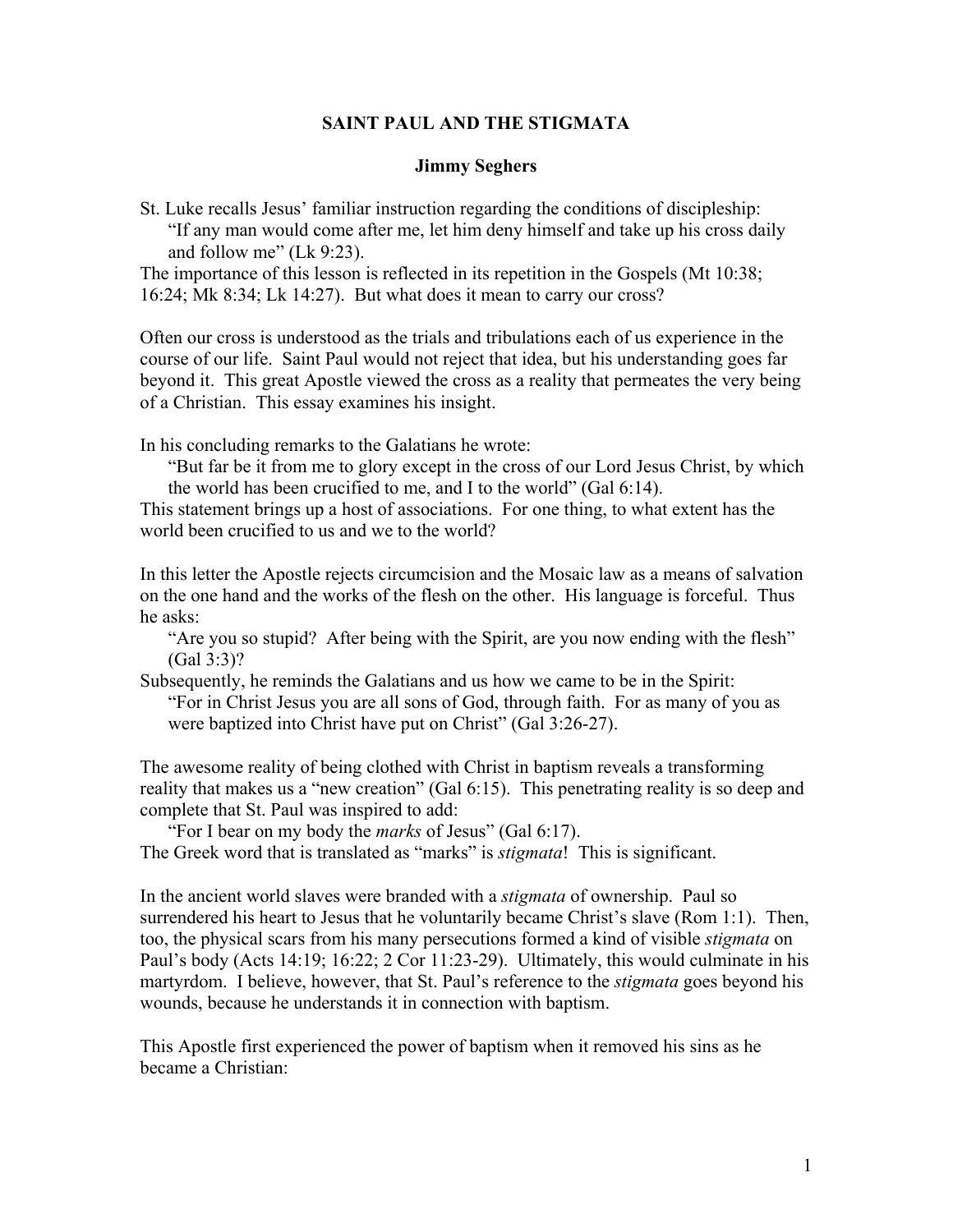"And now why do you wait [Ananias to Saul]? Rise and be baptized, and wash away your sins, calling on his name" (Acts  $22:16$  $22:16$  $22:16$ ).<sup>1</sup>

However, baptism does more than remove sin, as great as that is. It elevates the Christian to share a whole new life (Gal 6:15) through Christ, which ties in with the topic of this discussion. Reflect, for example, on the following pertinent passages from St. Paul's letters:

"Do you not know that all of us who have been baptized into Christ Jesus were baptized into his death? We were buried therefore with him by baptism in to death, so that as Christ was raised from the dead by the glory of the Father, we too might *walk in newness of life*" (Rom 6:3-4).

"In him also you were circumcised with a circumcision made without hands, by putting off the body of flesh in the circumcision of Christ; and you were buried with him in baptism, in which you were also raised with him through faith in the working of God, who raised him from the dead" (Col 2:11-12).

Therefore if any one is in Christ, he is a *new creature*, the old has passed away, behold, the new has come" (2 Cor 5:17).

What is the nature of this new birth, this *new life* that makes us a *new creature*? St. Peter revealed the astounding good news. It makes us "*partakers of the divine nature*" (2 Pet 1:14). In baptism the Christian is radically changed.

What is the relevancy of all this in our lives? We are rapidly approaching our celebration of the events of Holy Week when Jesus, the Lamb of God, suffered, died and rose from the dead to redeem us from sin and to bring us new life. The distance of two thousand years does not diminish the power of Jesus' amazing self-sacrificing love:

"Greater love has no man than this, that a man lay down his life for his friends" (Jn 15:13).

At the same time we are witnessing a stark contrast with the events surrounding the present economic crisis spawned and fed by greed, deception, self-interest, and wild spending by men and women at the highest levels of business and government in collusion to aggrandize themselves at the expense of the trust they betray.

Jesus' exemplifies a radically different life in the Spirit, which is a life of complete selfgiving:

"This is my body which is given for you" (Lk 22:19).

St. Paul understood that in baptism he was saturated through and through with Christ crucified. He would write of himself:

"I have been crucified with Christ" (Gal 1:19).

Then writing to the Corinthians he wrote that Christians are:

"Always carrying in the body the death of Jesus, so that the life of Jesus may also be manifested in our bodies" (2 Cor 4:10).

<span id="page-1-0"></span><sup>&</sup>lt;sup>1</sup> For other passages that speak of baptism removing sins see: Acts 2:38; Heb 10:22; 1 Cor 6:11; Eph 5:25-26; 1 Pet 3:21; Titus 3:5.